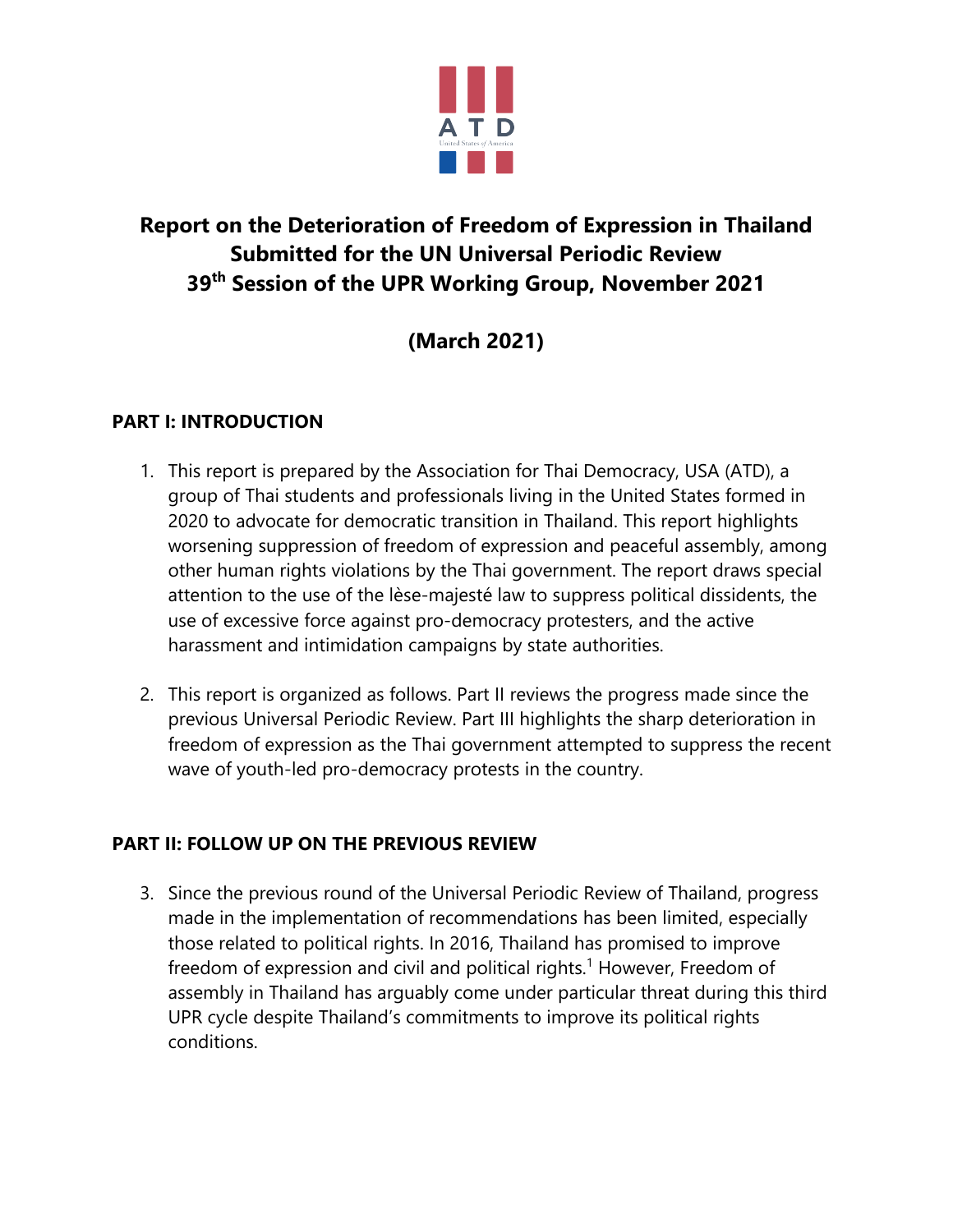#### **PART III: RESTRICTIONS OF FREEDOM OF EXPRESSION AND PEACEFUL ASSEMBLY**

## **3.1 THE USE OF LÈSE-MAJESTÉ**

#### **3.1.1 The problematic nature of the lèse-majesté law**

- 4. Since the previous UPR cycle, freedom of expression in Thailand has worsened most direly from the resurgence of use of the lèse-majesté law.
- 5. The lèse-majesté law, or Article 112 of the Penal Code, criminalizes "libels, insults and threats against the king, the queen, the regent, or the heir-apparent." Authorities in Thailand have interpreted the law in an extremely broad manner. In <sup>a</sup> recent case, <sup>a</sup> 16-year-old boy was charged for dressing up like the King and displaying words on his body purportedly insulting the monarch.<sup>2</sup> In another recent case, Intira "Sai" Charoenpura, an actress and active supporter of the prodemocracy movement, was accused of lèse-majesté for writing "very brave" – words that had been used by the King to address his supporting crowd – on her Twitter account. The tweet was deemed sarcastic and therefore interpreted as an insult to the monarchy. $^3$
- 6. The lèse-majesté is classified as <sup>a</sup> national security law, meaning that anyone could file <sup>a</sup> charge against anyone. 4 This opens the door for personal retaliation. For instance, <sup>a</sup> man filed <sup>a</sup> lèse-majesté complaint against his younger brother, who wrote <sup>a</sup> message critical to the monarchy on <sup>a</sup> CD-ROM and insulted the King while watching the television at home. Although his case was eventually dismissed, he was held in prison during the investigative process. 5 During the latest wave of lèse-majesté prosecutions, "general citizens" were the ones filing complaints against the protesters. $^6$
- 7. It also carries <sup>a</sup> heavy penalty of 3-15 years' imprisonment per count. In practice, <sup>a</sup> person may be sentenced for multiple counts even for <sup>a</sup> single series of actions, resulting in <sup>a</sup> long jail term. Thus, in <sup>a</sup> recent case, Anchan Preelert, <sup>a</sup> former civil servant, was sentenced to 87 years for sharing several audio clips deemed critical of the monarchy on her personal Facebook accounts. (Her sentence was halved because she pled guilty.) $^7$

#### **3.1.2 The resurgence of lèse-majesté case**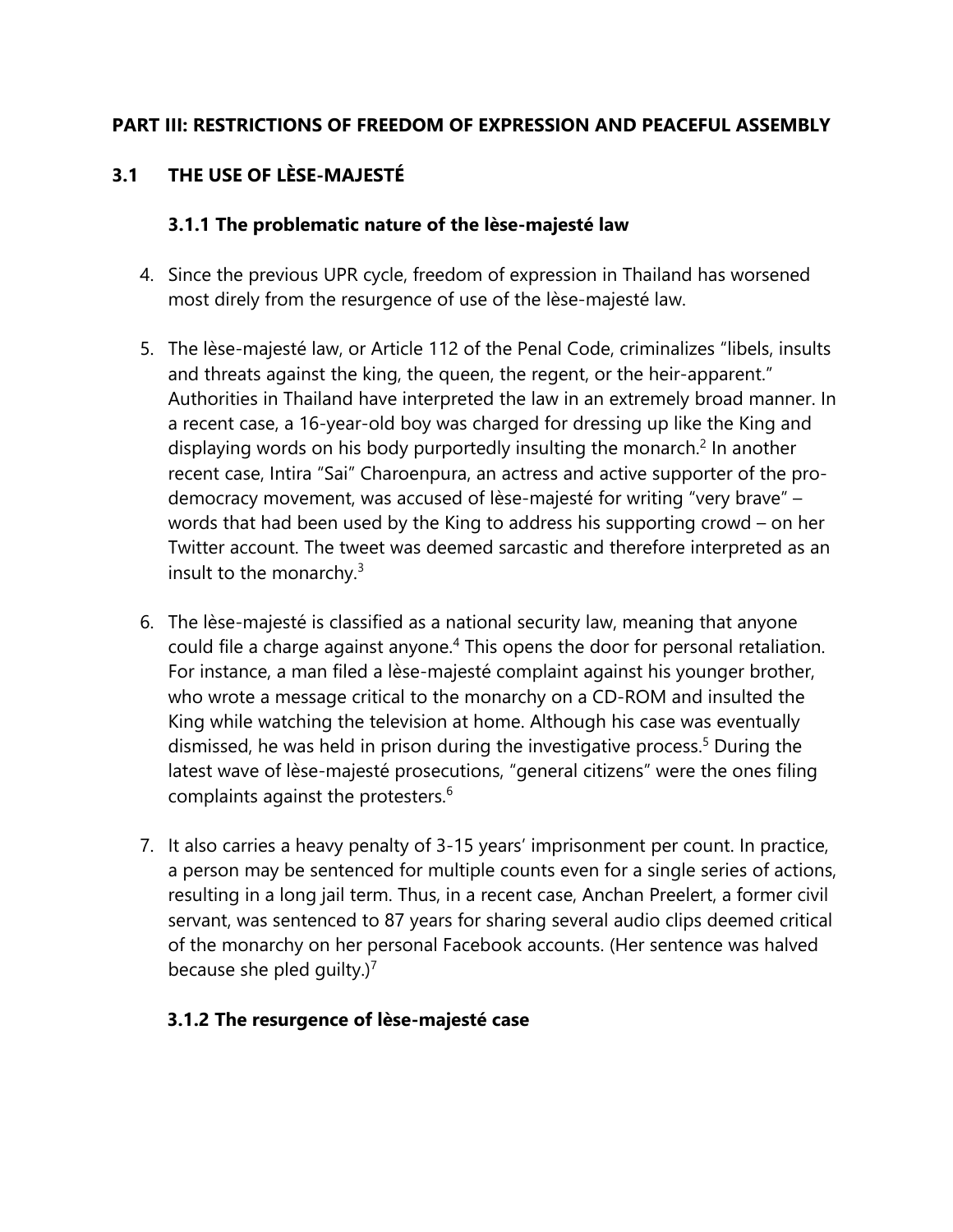- 8. Between 2018 and 2020, there was <sup>a</sup> hiatus in the use of the lèse-majesté law. In 2018 the Thai government, while rejecting the previous UPR'<sup>s</sup> recommendations to amend or abolish the law, sought to limit its use. Prior to February 2018, all public prosecutors' units were required to investigate lèse-majesté complaints, resulting in high numbers of lèse-majesté indictments. Under the new directive in February 2018, the Attorney General alone could decide whether to pursue cases in court.<sup>8</sup> This led to a significant decrease in lèse-majesté cases to zero in 2019.<sup>9</sup> The Thai government, however, still used other laws to prosecute individuals who made monarchy-related comments, including the Computer Crimes Act and Article 116 of the Penal Code, known as the sedition law.)  $^{\rm 10}$
- 9. However, in late 2020, Thailand saw <sup>a</sup> resurgence of lèse-majesté prosecutions following mass protests against the Thai government. A wave of student-led pro-democracy protests started in early 2020 on university campuses across Thailand, as a response to the dissolution of the Future Forward Party<sup>11</sup> – the third largest party in the parliament, popular among younger generations – and the disappearance of Wanchalearm Satsaksit, an exiled Thai political activist in Phom Penh, Cambodia.<sup>12</sup> However, this round of protests was interrupted by the government'<sup>s</sup> lockdown order in response to the Covid-19 pandemic.
- 10. Another round of protests began in July 2020. Protesters demanded <sup>a</sup> resolution of parliament, <sup>a</sup> rewriting of the constitution (which was drafted by <sup>a</sup> military junta), and an end to harassment of dissidents by state authorities.<sup>13</sup> In August 2020, the protesters added another demand – a reform of the monarchy. $^\mathrm{14}$ Subsequent protests saw open discussion about the monarchy, including its role in supporting military juntas, its appropriation of crown property, and its alleged involvement in human rights violations. In <sup>a</sup> demonstration outside the German embassy in Bangkok, protesters submitted an open letter to the German government, asking it to investigate into King Vajiralongkorn'<sup>s</sup> alleged involvement in grave human rights violations while he resided in Germany. 15
- 11. In late 2020, the governmen<sup>t</sup> resumed the use of the lèse-majesté law. Between November 24, 2020 and March 25, 2021, at least 77 individuals were charged with lèse-majesté for participating in the protests and expressing their political opinions. This number included several key protest leaders – Parit "Penguin" Chiwarak, Anon Nampa, Panassaya "Rung" Sitthijirawattanakul, Panupong "Mike" Jadnok, Jatupat "Pai" Boonpattararaksa, Somyot Prueksakasemsuk. Parit faced 20 lèse-majesté cases, the highest number among the protest leaders. Among those charged, six were minors. $^{16}$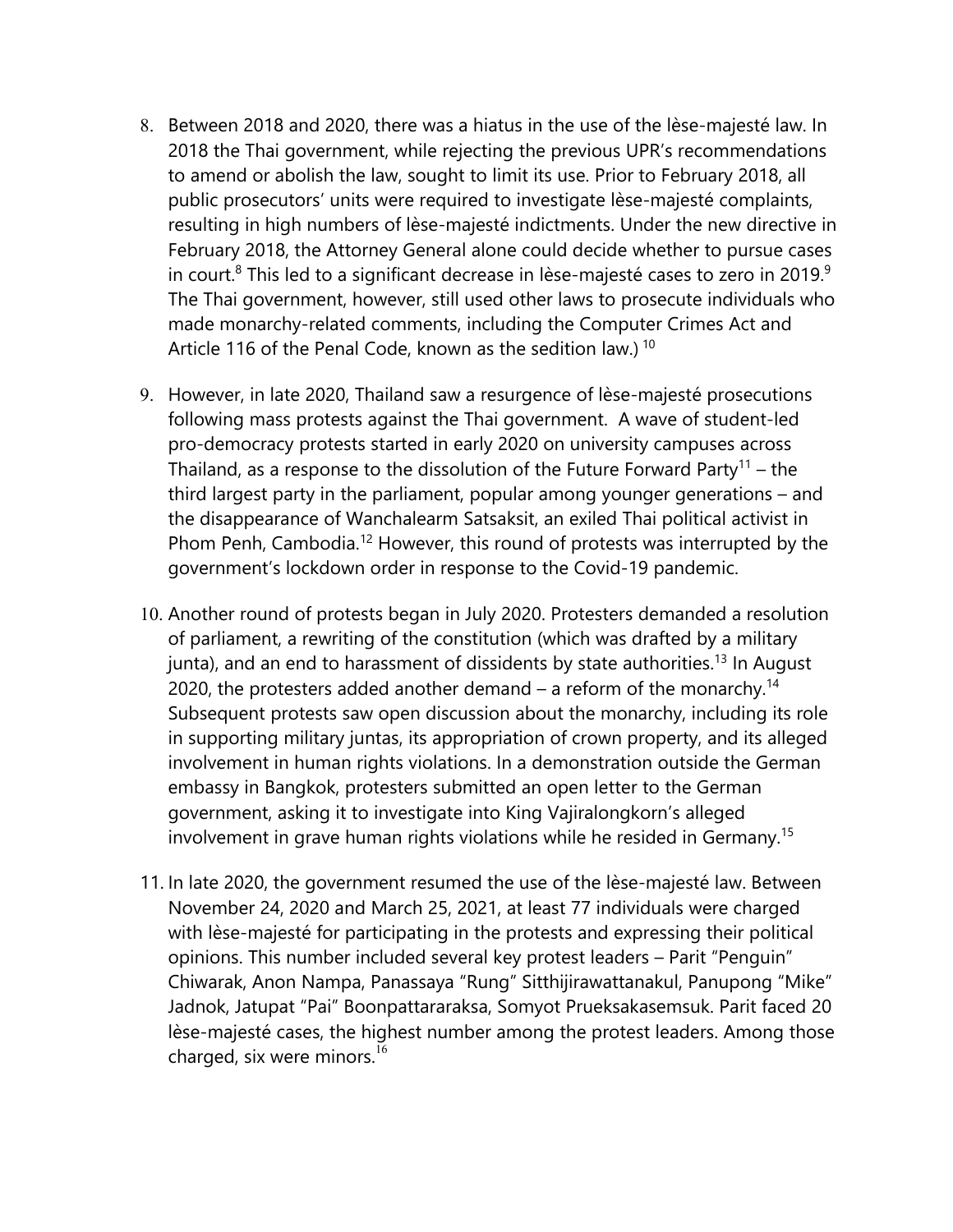#### **3.1.3 Arbitrary pre-trial detention**

12. The prosecutorial practices in lèse-majesté cases have been highly unusual. Despite the non-violent nature of the alleged offense, courts have granted bail to only 16 percent of lèse-majesté defendants awaiting trials, an exceptionally low percentage compared to other crimes.<sup>17</sup> Where bail was granted, bail bonds were prohibitively high (e.g. US\$6,500-154,000). 18 Protest leaders arrested on lèsemajesté charges have been denied bail despite having reported themselves to the police regularly and showing no sign of fleeing. On March 4, 2021, the court denied bail requests by Parit "Penguin" Chiwarak, Anon Nampa, Somyot Pruksakasemsuk, and Patiwat Saraiyam for the fifth time.<sup>19</sup> A few days later, Panassaya "Rung" Sitthijirawattanakul, Jatupat "Pai" Boonpattararaksa, and Panupong "Mike" Jadnok were also denied bail.<sup>20</sup> The pre-trial detention violates the presumption of innocence enshrined in both Thailand'<sup>s</sup> domestic laws and international law commitments $^{\mathsf{21}}$  and may constitute arbitrary detention.

#### **3.2 EXCESSIVE USE OF FORCE AND POLICE BRUTALITY**

- 13. Despite Thailand'<sup>s</sup> obligations to the International Covenant on Civil and Political Rights (ICCPR), the Thai governmen<sup>t</sup> repeatedly uses disproportionate force against pro-democracy protesters. <sup>22</sup> In addition, protesters have been followed and harassed by state authorities, inciting fear among those who participated in the pro-democracy movement. In one of the instances, a 12<sup>th</sup> grader was threatened by the local police that if he were to continue participating in protests, his parents would be imprisoned on his behalf.<sup>23</sup> As of March 21, 2021, at least 179 individuals were arrested for participating in political assemblies.<sup>24</sup>
- 14. On October 16, 2020, the Protection and Crowds Control Division (PCCD) used water cannons laced with chemical irritants and dye to disperse <sup>a</sup> peaceful prodemocracy protest. This tactic was used against many subsequent pro-democracy demonstrations and has caused several injuries, including 10 protesters whose skins burned off.<sup>25</sup> The use of dye – marking protesters for further legal actions, has also been described by Amnesty International as "indiscriminate."<sup>26</sup>
- 15. Excessive use of force has only intensified since the beginning of 2021. In addition to the use of water cannons and tear gas, riot police fired rubber bullets at protesters on February 28 and March 20, 2021.<sup>27</sup> In many instances, rubber bullets were aimed at the protesters' head, contradictory to the United Nations Guidance on Less-Lethal Weapons in Law Enforcement.<sup>28</sup> At least two reporters

 $\sim$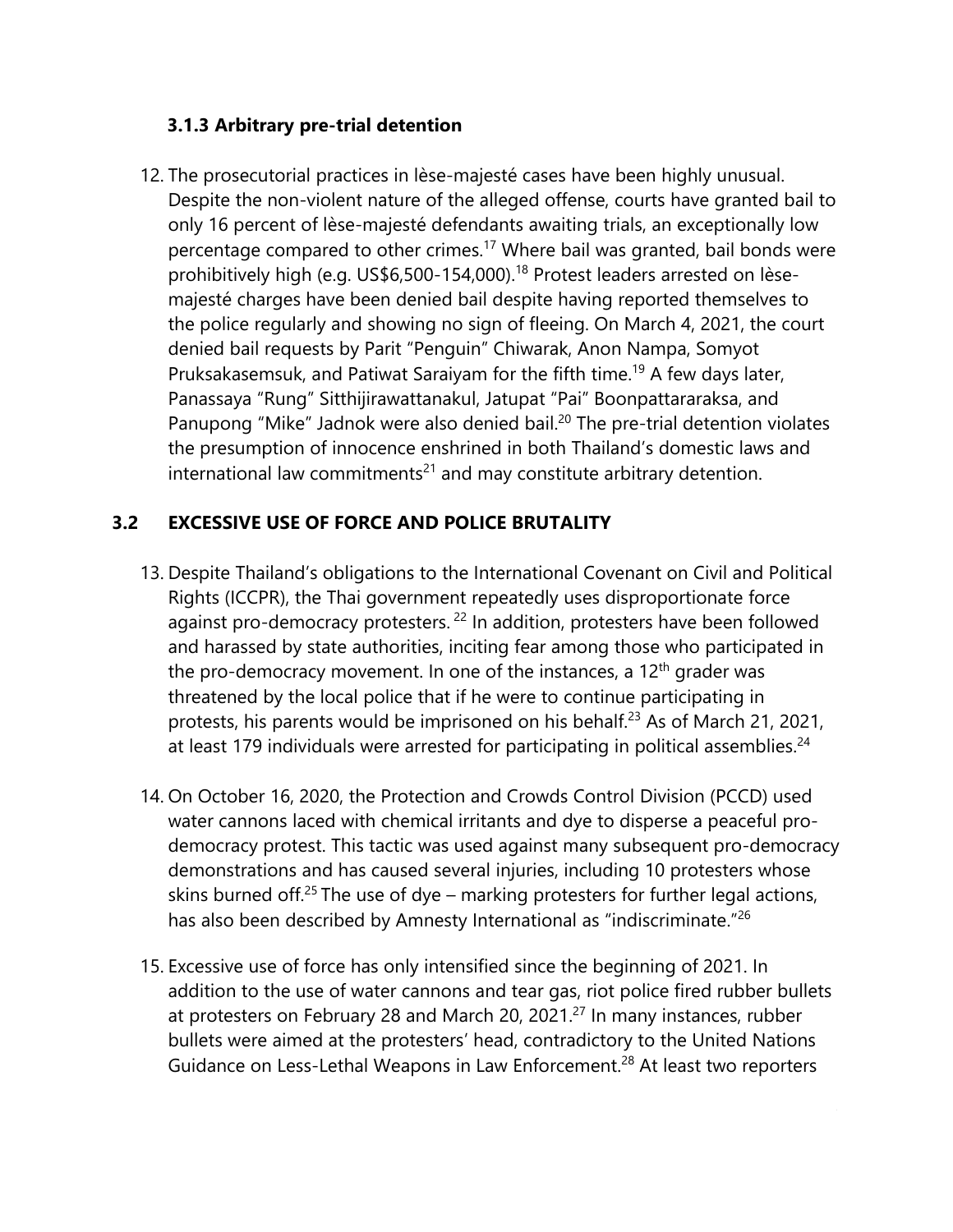were hit by rubber bullets, one was shot in the head.<sup>29</sup>

16. Riot police have also beaten unarmed protesters.<sup>30</sup> Among those beaten was a volunteer medic. A video clip shows officers in full riot gear chasing and beating him while in <sup>a</sup> visible yellow medic vest with <sup>a</sup> truncheon as he fell to the ground.<sup>31</sup>

## **PART IV: RECOMMENDATIONS FOR ACTION**

- 17. That the Thai governmen<sup>t</sup> stops prosecuting protesters with Section 112 (lèsemajesté) and Section 116 (sedition law) of the Penal Code, and the Computer Crime Act.
- 18. That the Thai governmen<sup>t</sup> grants bail to those arrested under Section 112 and Section 116 of the Penal Code and adheres to the principle of presumption of innocence.
- 19. That the Thai governmen<sup>t</sup> amends Section 112 of the Penal Code in accordance with international human rights law.
- 20. That the Thai governmen<sup>t</sup> respects freedom of expression and freedom of peaceful assembly.

<https://www.bbc.com/thai/thailand-55344388> (last accessed 11 Jan 2021).

<sup>3</sup> "'Very brave': Actress charged with insulting Thai royals by writing two words", *Coconuts Bangkok*, 21 Dec 2020, [https://coconuts.co/bangkok/news/very-brave-actress](https://coconuts.co/bangkok/news/very-brave-actress-charged-with-insulting-thai-royals-by-writing-two-words/)[charged-with-insulting-thai-royals-by-writing-two-words/](https://coconuts.co/bangkok/news/very-brave-actress-charged-with-insulting-thai-royals-by-writing-two-words/) (last accessed 25 Mar 2021). 4 "รวม 10 ปัญหา มาตรา 112," *iLaw,* 3 Feb 2021,

<https://freedom.ilaw.or.th/blog/10problems-on-Lese-Majeste> (last accessed 25 Mar 2021).

5 "Case name | Yutthapoom: 112 – Brother vs Brother", *iLaw*, no date,

<https://freedom.ilaw.or.th/en/case/439>. See also "เมื่อมาตรา <sup>112</sup>

<sup>1</sup> A/HRC/33/16 - Para. 158.

<sup>&</sup>lt;sup>2</sup> "A 16-year-old boy in Thailand is being criminally charged under an infamous law against making fun of the king and could face up to 15 years in prison", *Insider*, 17 Dec 2020, [https://www.insider.com/thai-teen-charged-making-fun-king-could-face-15](https://www.insider.com/thai-teen-charged-making-fun-king-could-face-15-years-2020-12) years-[2020-12](https://www.insider.com/thai-teen-charged-making-fun-king-could-face-15-years-2020-12) (last accessed <sup>11</sup> Jan 2021); "มาตรา 112: ศาลให้ประกันตัวเยาวชนอายุ <sup>16</sup> ที่ถูกแจ้งข้อหาหมิ่นสถาบันฯ", *BBC*, 17 Dec 2020,

ถูกใช้กับปัญหาในครอบครัว", *iLaw,* <sup>3</sup> Jun 2013, <https://ilaw.or.th/node/2794> (last accessed 25 Mar 2021).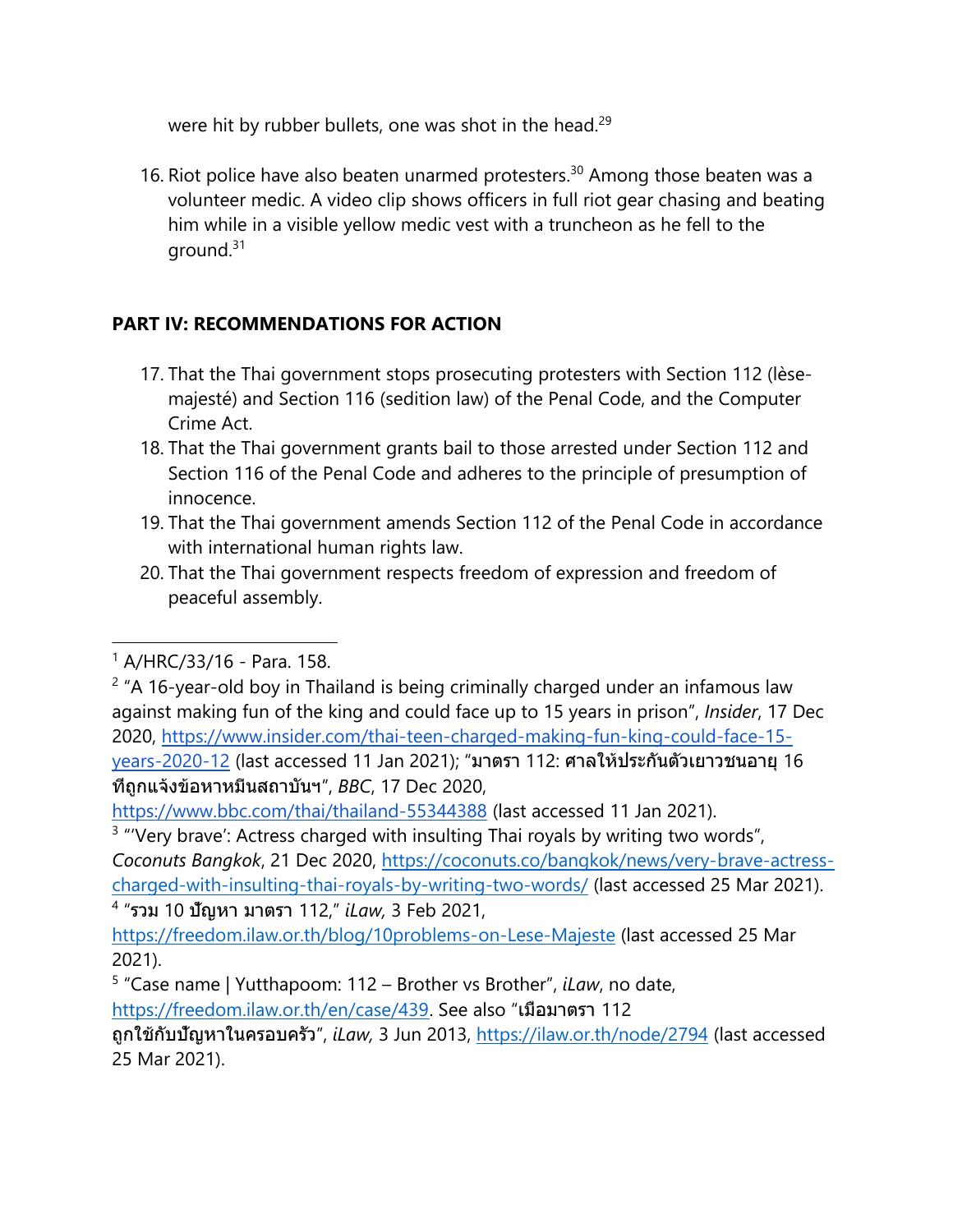6 "สถิติผู้ถูกดำเนินคดีมาตรา <sup>112</sup> "หมิ่นประมาทกษัตริย์" ปี2563-64", *Thai Lawyers for Human Rights*, 16 Dec 2020 (last updated 25 Mar 2021),

[https://tlhr2014.com/archives/23983?fbclid=IwAR3hL0INnH7916xBVXOSxD4oxaPCAHeb](https://tlhr2014.com/archives/23983?fbclid=IwAR3hL0INnH7916xBVXOSxD4oxaPCAHebqYnNbiiGV2C3Aa9Jlwj_o6Sipag) q[YnNbiiGV2C3Aa9Jlwj\\_o6Sipag](https://tlhr2014.com/archives/23983?fbclid=IwAR3hL0INnH7916xBVXOSxD4oxaPCAHebqYnNbiiGV2C3Aa9Jlwj_o6Sipag) (last accessed 25 Mar 2021).

7 <https://www.cnn.com/2021/01/20/asia/thailand-lese-majeste-anchan-sentence-intl-hnk/index.html>, <https://www.amnesty.org/en/latest/news/2021/01/thailand-87-prison-sentence-lese-majeste/>

8 "สนง.อัยการสูงสุด ออกแนวปฏิบัติใหม่ รวบคดี112 ให้อสส.พิจารณา", *BBC*, <sup>27</sup> Feb 2018, <https://www.bbc.com/thai/thailand-43209449> (last accessed 10 Jan 2021).

9 "รายงานการตั้งข้อหาทางการเมืองหลังรัฐประหาร <sup>2557</sup>", *iLaw*, last updated <sup>23</sup> Sep 2019, <https://freedom.ilaw.or.th/politically-charged> (last accessed 10 Jan 2021).

 $^{\sf 10}$  "Thailand Post Election Report: ม.116 "ยุยงปลุกปัน" อาวุธทางการเมืองและสิงทดแทน <sup>ม</sup>.112", *iLaw*, 27 Dec 2019,

[https://freedom.ilaw.or.th/node/767?fbclid=IwAR0eir67qV-4gTvc-](https://freedom.ilaw.or.th/node/767?fbclid=IwAR0eir67qV-4gTvc-k4rBwVnj70kP5nIVcBitoTVivPwhZrKScXZFwk4l3M)

[k4rBwVnj70kP5nIVcBitoTVivPwhZrKScXZFwk4l3M](https://freedom.ilaw.or.th/node/767?fbclid=IwAR0eir67qV-4gTvc-k4rBwVnj70kP5nIVcBitoTVivPwhZrKScXZFwk4l3M) (last accessed 10 Jan 2021). See also "Case name | Jatupat: shared BBC's article", *iLaw*, no date,

<https://freedom.ilaw.or.th/en/case/756> (last accessed 10 Jan 2021). The defendant'<sup>s</sup> sentence was reduced to two and half years because of his guilt plea. *See* "ศาลตัดสินจำคุกไผ่ ดาวดิน <sup>5</sup> ปีแต่ลดโทษกึ่งหนึ่ง", *BBC*, <sup>25</sup> Aug 2017,

<https://www.bbc.com/thai/thailand-40933040> (last accessed 14 Jan 2021).

<sup>11</sup> "Hundreds join protest against ban of opposition party in Thailand", *Reuters*, 22 Feb 2020, [https://www.reuters.com/article/us-thailand-politics/hundreds-join-protest](https://www.reuters.com/article/us-thailand-politics/hundreds-join-protest-against-ban-of-opposition-party-in-thailand-idUSKCN20G0EW)aga[inst-ban-of-opposition-party-in-thailand-idUSKCN20G0EW](https://www.reuters.com/article/us-thailand-politics/hundreds-join-protest-against-ban-of-opposition-party-in-thailand-idUSKCN20G0EW) (last accessed 25 Mar 2021).

<sup>12</sup> "Cambodia: Thai Activist Abducted in Phnom Penh: Urgently Locate Wanchalerm Satsaksit", *Human Rights Watch*, 5 Jun 2020,

<https://www.hrw.org/news/2020/06/05/cambodia-thai-activist-abducted-phnom-penh> (last accessed 25 Mar 2021).

13 "Thai protesters call for governmen<sup>t</sup> to resign", *Reuters*, 18 Jul 2020, [https://www.reuters.com/article/us-thailand-protests/thai-protesters-call-for](https://www.reuters.com/article/us-thailand-protests/thai-protesters-call-for-government-to-resign-idUSKCN24J0HN)governmen[t-to-resign-idUSKCN24J0HN](https://www.reuters.com/article/us-thailand-protests/thai-protesters-call-for-government-to-resign-idUSKCN24J0HN) (last accessed 25 Mar 2021).

<sup>14</sup> "[Full statement] The demonstration at Thammasat proposes monarchy reform", *Prachatai*, 11 Aug 2020, <https://prachatai.com/english/node/8709> (last accessed 25 Mar 2021).

15 "Thailand protesters query German embassy on absent king", *Nikkei Asia*, 26 Oct 2020, [https://asia.nikkei.com/Politics/Turbulent-Thailand/Thailand-protesters-query-](https://asia.nikkei.com/Politics/Turbulent-Thailand/Thailand-protesters-query-German-embassy-on-absent-king)[German-embassy-on-absent-king](https://asia.nikkei.com/Politics/Turbulent-Thailand/Thailand-protesters-query-German-embassy-on-absent-king) (last accessed 25 Mar 2021).

16 "สถิติผู้ถูกดำเนินคดีมาตรา <sup>112</sup> "หมิ่นประมาทกษัตริย์" ปี2563-64", *Thai Lawyers for Human Rights*, 16 Dec 2020 (last updated 25 Mar 2021),

[https://tlhr2014.com/archives/23983?fbclid=IwAR3hL0INnH7916xBVXOSxD4oxaPCAHeb](https://tlhr2014.com/archives/23983?fbclid=IwAR3hL0INnH7916xBVXOSxD4oxaPCAHebqYnNbiiGV2C3Aa9Jlwj_o6Sipag)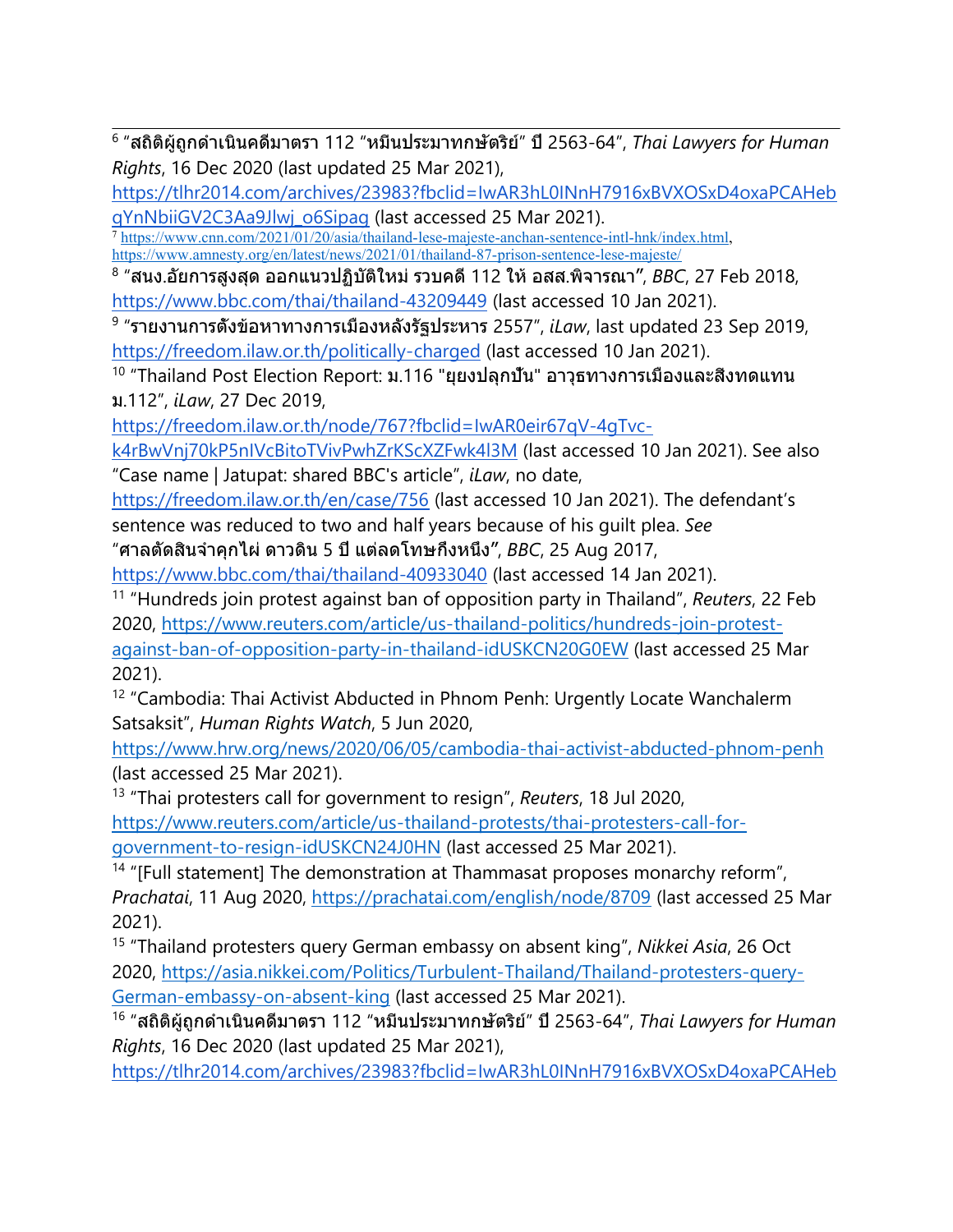q[YnNbiiGV2C3Aa9Jlwj\\_o6Sipag](https://tlhr2014.com/archives/23983?fbclid=IwAR3hL0INnH7916xBVXOSxD4oxaPCAHebqYnNbiiGV2C3Aa9Jlwj_o6Sipag) (last accessed <sup>25</sup> Mar 2021). *See also* "ตารางรวมคดีมาตรา <sup>112</sup> ยุคการชุมนุมนักศึกษา-ราษฏร ตั้งแต่ปี2563", *iLaw*, <sup>2</sup> June <sup>2020</sup> (last updated <sup>14</sup> Jan 2021),

[https://freedom.ilaw.or.th/node/817?fbclid=IwAR1HqiOyXI4X4oW4ewDSrI7jCsnc3mSq2](https://freedom.ilaw.or.th/node/817?fbclid=IwAR1HqiOyXI4X4oW4ewDSrI7jCsnc3mSq2Op64pKMDgapkpX9_X4LstXQfgE) [Op64pKMDgapkpX9\\_X4LstXQfgE](https://freedom.ilaw.or.th/node/817?fbclid=IwAR1HqiOyXI4X4oW4ewDSrI7jCsnc3mSq2Op64pKMDgapkpX9_X4LstXQfgE) (last accessed 14 Jan 2021).

17 "สิทธิประกันตัว: สิทธิที่มักถูกยกเว้นสำหรับผู้ต้องหาคดี112", *Prachathai*, 21 Feb 2021, available at [https://prachatai.com/journal/2021/02/91804?ref=internal\\_relate](https://prachatai.com/journal/2021/02/91804?ref=internal_relate) (last accessed 28 Feb 2021).

18 "ย้อนดูเทรนด์การให้- ไม่ให้ประกันตัวผู้วิจารณ์พระมหากษัตริย์ฯ ของศาลไทย", *iLaw*, 26 Feb 2020, available at <https://freedom.ilaw.or.th/node/796> (last accessed 28 Feb 2021).

19 "ศาลยกคำร้องขอประกันตัว เพนกวิน-อานนท์-สมยศ-หมอลำแบงค์

หลังแม่เพนกวินขอเป็นนายประกันเอง", *BBC Thai*, <sup>27</sup> Feb <sup>2021</sup> (last updated <sup>4</sup> Mar 2021), <https://www.bbc.com/thai/thailand-56220928> (last accessed 25 Mar 2021).

20 ราษฎร: ศาลไม่ให้ประกันตัว 3 แกนนำ "ราษฎร" คดีม. 112-116 ชุมนุม 19 กันยาฯ", *BBC Thai*, 8 Mar 2021, <https://www.bbc.com/thai/thailand-56316938> (last accessed 25 Mar 2021).

21 *Domestic law: Constitution of the Kingdom of Thailand B.E. 2560*, Section 29; *Criminal Procedure Code*, Sections 107 and 108/1. *International law: International Covenant on Civil and Political Rights*, art. 9.

<sup>22</sup> "Thailand: Water Cannon Used Against Peaceful Activists: Protesters, Journalist Arrested Under Draconian Emergency Decree", *Human Rights Watch*. 17 Oct 2020. [https://www.hrw.org/news/2020/10/17/thailand-water-cannon-used-against-peaceful](https://www.hrw.org/news/2020/10/17/thailand-water-cannon-used-against-peaceful-activists)[activists](https://www.hrw.org/news/2020/10/17/thailand-water-cannon-used-against-peaceful-activists) (last accessed 25 Mar 2021).

<sup>23</sup> "การคุกคามที่สืบเนื่องจากการชุมนุมตั้งแต่วันที่ 18 กรกฎาคม 2563 หลังการชุมนุมของเยาวชนปลดแอก", *iLaw,* <sup>7</sup> Aug 2020,

<https://freedom.ilaw.or.th/en/node/836> (last accessed 25 Mar, 2021).

<sup>24</sup> "Number of persons held in custody at Border Patrol Police Region 1 from participating in political assemblies", *Thai Lawyers for Human Rights*, 19 Feb 2021, <https://tlhr2014.com/en/archives/26177> (last accessed 25 Mar, 2021).

25 "แจ้งความ สน.บางโพ ปมแพ้น้ำผสมสารเคมีฉีดผู้ชุมนุม", *Thai PBS,* 23 Nov 2010.

[https://news.thaipbs.or.th/content/298584?fbclid=IwAR3Hwz-](https://news.thaipbs.or.th/content/298584?fbclid=IwAR3Hwz-Hw29VMeoMaQhqzMJ5ElWEd3uqys3anaUo9Yqc5lpsvLSdP4LfKRQ)

[Hw29VMeoMaQhqzMJ5ElWEd3uqys3anaUo9Yqc5lpsvLSdP4LfKRQ](https://news.thaipbs.or.th/content/298584?fbclid=IwAR3Hwz-Hw29VMeoMaQhqzMJ5ElWEd3uqys3anaUo9Yqc5lpsvLSdP4LfKRQ) (last accessed 25 Mar 2021).

<sup>26</sup> "Thailand: Water cannons mark deeply alarming escalation in policing protests", 17 Oct 2020. [https://www.amnesty.org/en/latest/news/2020/10/thailand-water-cannons](https://www.amnesty.org/en/latest/news/2020/10/thailand-water-cannons-deeply-alarming-escalation/)[deeply-alarming-escalation/](https://www.amnesty.org/en/latest/news/2020/10/thailand-water-cannons-deeply-alarming-escalation/) (last accessed 25 Mar 2021).

27 "ประมวลเหตุการณ์ใช้"แก๊สน้ำตา-กระสุนยาง-รถฉีดน้ำ" สลายการชุมนุม REDEM", *Thai PBS,* 28 Feb 2021, <https://news.thaipbs.or.th/content/301949> (last accessed 25 Mar 2021). See also "ชุมนุม 20 มีนา: ตร. ยิงกระสุนยาง-ใช้แก๊สน้ำตา-จับผู้ชุมนุม REDEM", *BBC Thai*, 20 Mar